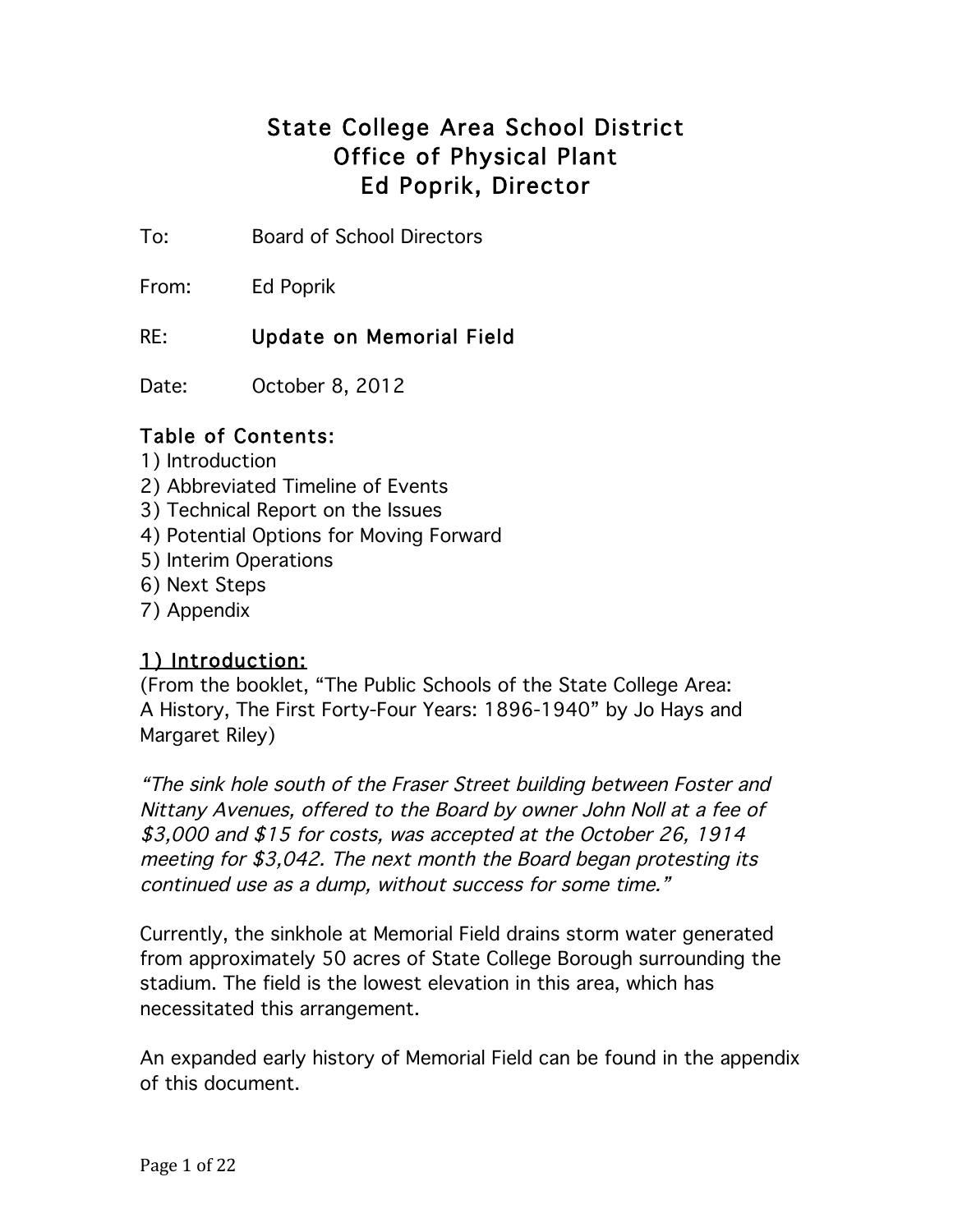## 2) Abbreviated Timeline of Events:

The most recent discussion regarding Memorial Field can be traced to the authorization of a District Wide Facilities Master Plan (DWFMP) in April of 2000. The following is a brief, abbreviated recap of significant events since the authorization of that study. (Throughout this time frame maintenance and monitoring of the stadium has been an ongoing process).

## June 2000 – East Bleacher Remediation

-Work is contracted on the East Bleachers to close large gaps in the perimeter fence and seating areas, the previously "open style" bleachers presented a fall hazard. The cost is \$50,000.

## December 2001 – DWFMP published

-Recommends renovation to Memorial Field. The estimate for this work was \$2.5 million and was suggested to begin in 2008 with a completion date projected for 2009.

## April 2002 – Public Hearing on Memorial Field

-Most of the attendees favor "saving the field" -At their 6/10/02 meeting, the Board "makes a commitment" to retain Memorial Field as primary football stadium

## April 2003 – Board Awards Bid for Field Project

-Project includes work funding by 3 entities -SCASD Board funds reconfiguration and expansion of the field area through retaining wall reconstruction in the amount of \$388,220.00

-Detailed geo-technical analysis performed -State College Borough funds replacement of storm water conveyance piping under the field and installation of "stormceptors" to clean water from the street sewer system -A group of private citizens known as "SHFAST" funds removal of the natural grass field, installation of a new artificial turf surface, and a new drainage system that includes 2 injection wells to support the drainage of the new field surface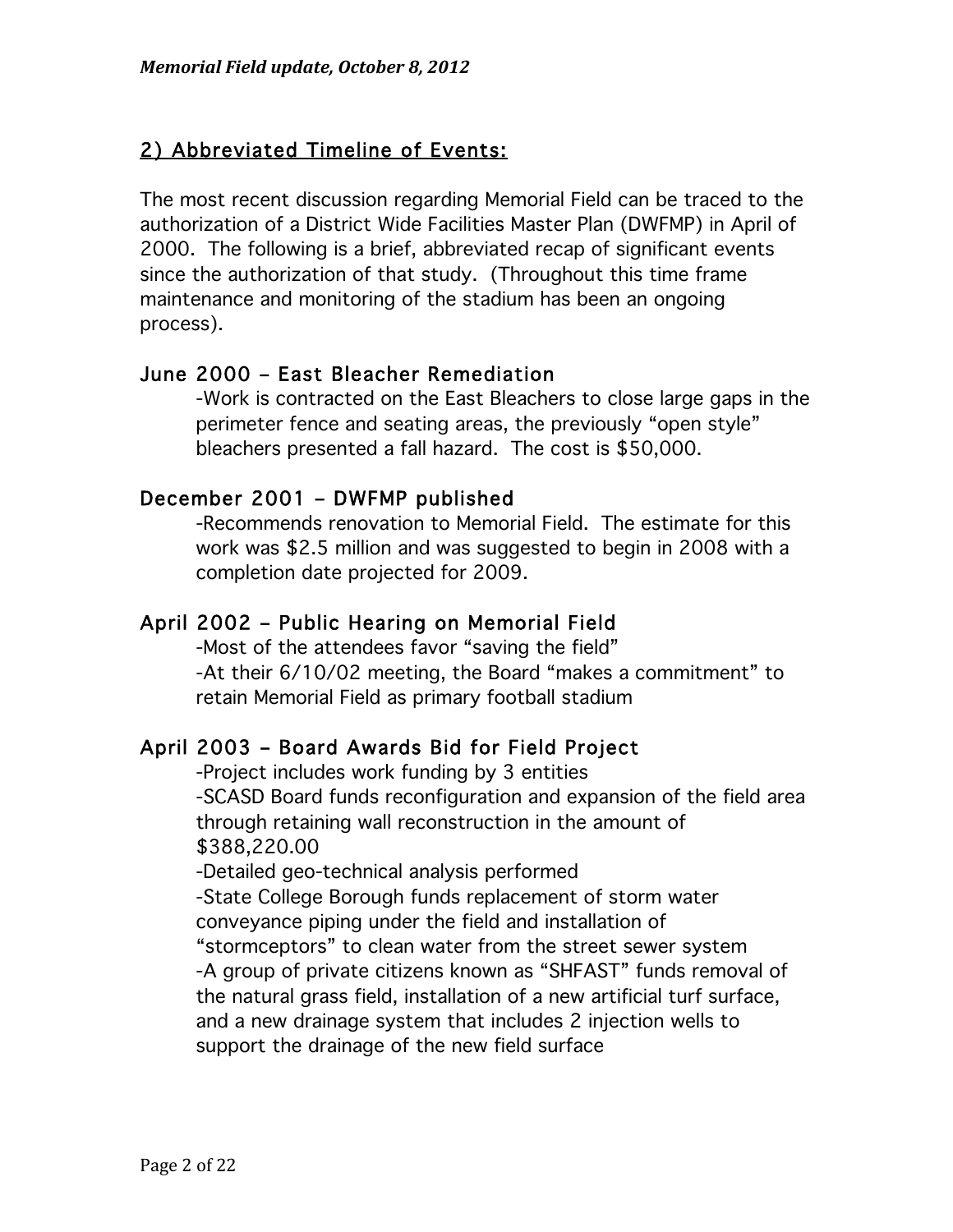## November 2004 – Bid awarded to replace lighting standards

-Original field lighting is replaced at a cost of \$189,813.00

## October 2006 - Stadium Master Plan from L. Robert Kimball

-Options range from \$2.86 to \$7.5 million for the bleachers and field with an additional \$3.79 million for renovation of the 131 West Nittany Avenue building (Central Office) as a support facility

## July 2007 – Minor East Bleacher upgrades

-Wooden footboards are replaced at a cost of \$105,000. -Physical Plant staff performs retrofits to reinforce the existing wooden seat boards.

## January 2008 – Section of West Bleacher Closed

-As a temporary measure a 282 seat section of the west bleacher assembly is closed due to a failing retaining wall. Monitoring and testing of the wall is formalized.

## June 2009 – District Wide Facilities Master Plan updated -Recommends renovation of Memorial Field

## February 2010 – Architect hired for Memorial Field Master Plan -Crawford Palumbo Skibinski appointed

-Public engagement meetings conducted

## April 2011 – Schematic design accepted for Field Master Plan

## June 2011 – Design of Phase 1 project authorized

-Board authorizes design of west bleacher replacement and retaining wall stabilization project

## August 2012 – SCASD staff discovers ground shift at sinkhole -Structural engineer contacted

-Interim repairs and bracing performed in the vicinity of sinkhole -Additional geo-technical testing performed

## September 21, 2012 – Final Report issued by Hutchinson Group September 27, 2012 – Hutchinson Report received by SCASD October 1, 2012 – Bleachers closed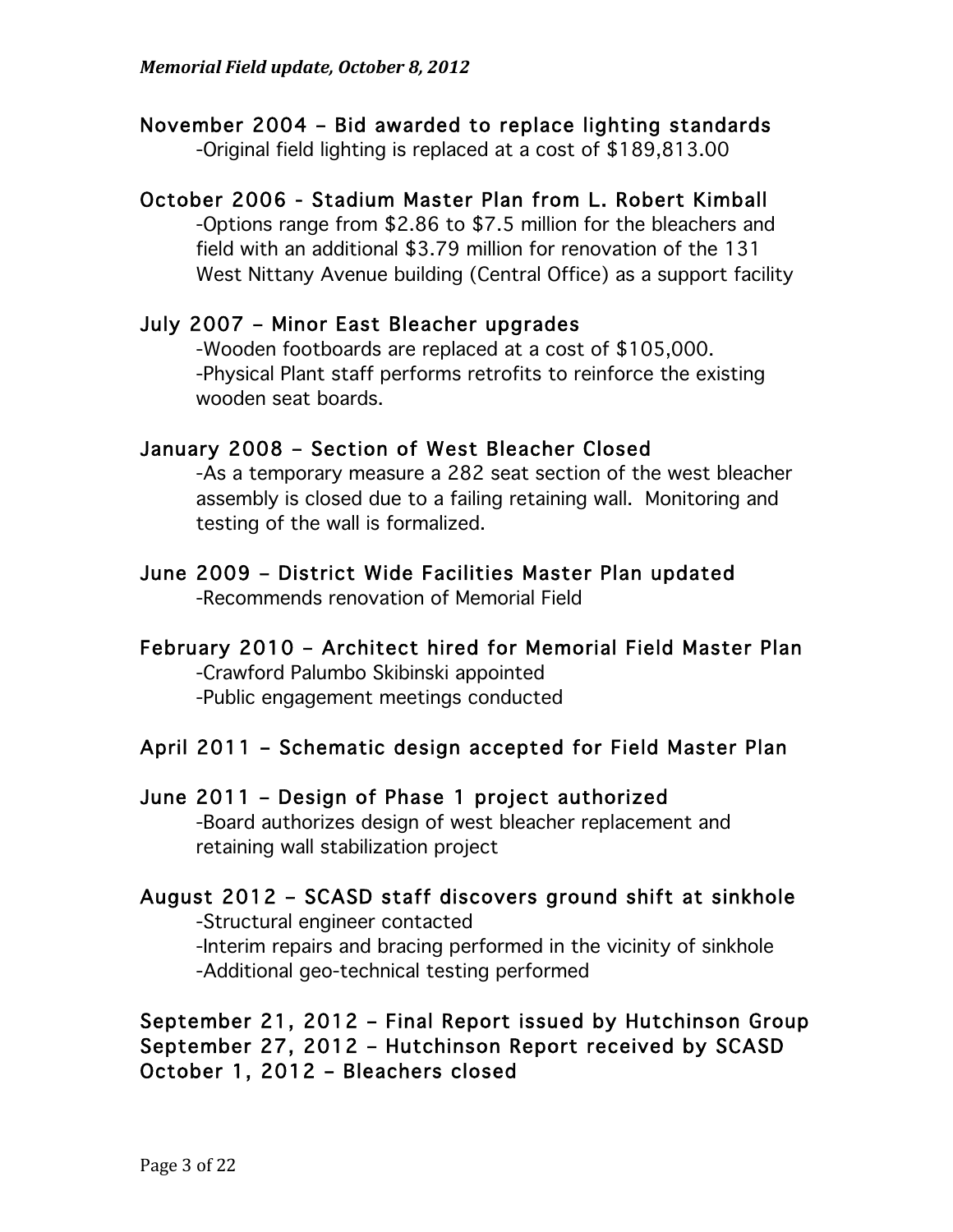## 3) Technical Report on the Issues:

Shad Hoover, P.E., Geotechnical engineer with CMT Labs Inc., will discuss the findings of the geo-technical report. The conclusions are shown below. (The full text portion of the report is included in the appendix. Graphics from the report will be shared during the presentation.)

From the report by The Hutchinson Group: Approximately 5,300 feet (1 mile) of EI profiles and over 300 microgravity records were collected within and near the Memorial Stadium, State College Pennsylvania.

The findings and conclusions in this report are stated with a reasonable degree of scientific certainty. THG's findings and conclusions are as follows:

 ·A geophysical survey, consisting of EI and microgravity measurements, of the subsurface at Memorial Stadium; State College, Pennsylvania was completed April 2-3, 2003 and August 20 – 31, 2012;

 ·The site is an Astroturf-covered football field and contiguous bleachers; with bituminous asphalt, and concrete surface cover;

 ·The geophysical survey helped map a sub-regional fracture system that has well-developed Karst features;

 ·Dissolution, erosion and subsidence of the dolomite/limestone in the area of the sub- regional fracture created the sinkhole into which Memorial Stadium was built;

 ·An inlet or throat to a subsurface void beneath the northern bleachers is used for storm water discharge for approximately 50 acres of the surrounding area;

 ·The void beneath the inlet (throat) is approximately 40 feet long, 50 feet wide, and 20 feet deep and is probably mostly clay-filled;

 ·The void is hydraulically connected to a north-south sub-regional fracture;

 ·Surface expression for the dissolution and erosion of the subregional fracture was evident in minor subsidence near the driveway entrance to the field on the west side and collapse of the sidewalk and stadium along S. Fraser Street; and,

 ·Continued use of the inlet for storm water discharge will continue to erode, dissolve and create more subsidence.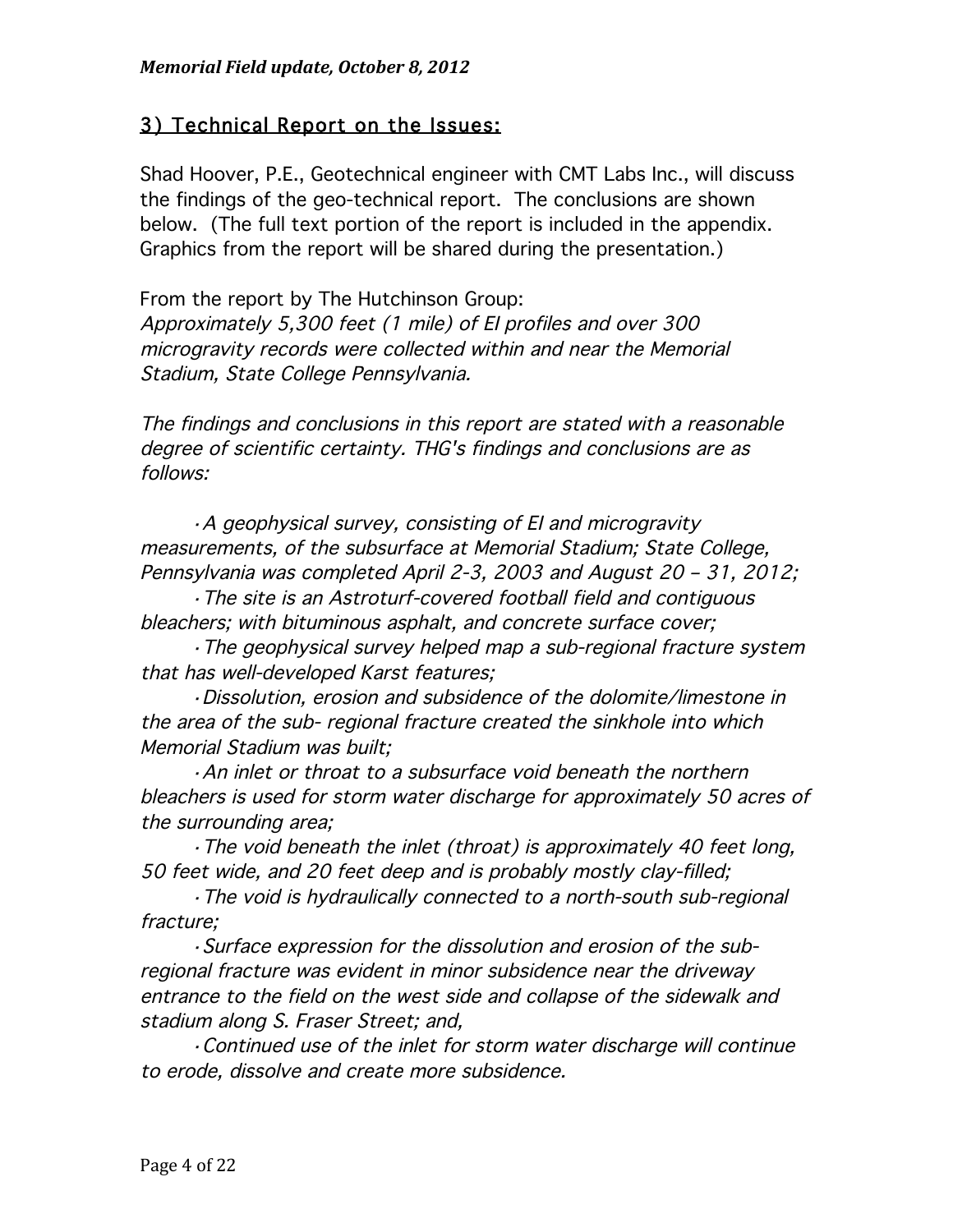Robert Davis, consulting structural engineer, will discuss how these findings relate to the structural integrity of the East Bleacher.

## 4) Potential Options for Moving Forward:

Ed Poprik, SCASD Director of Physical Plant, and Robert Hoffman, Architect, will discuss a series of options for the long-term disposition of the field. While no detailed cost estimates have been developed, these are presented in likely order from least expensive to most expensive.

## a) Repair

-Remove the current East Bleachers -Repair the throat of the sinkhole with an "inverse filter" -Build new structural bleachers that would span the throat area

## b) Create new Memorial Field Master Plan

-Create a new "footprint" that would not have bleachers over the sinkhole -Could potentially involve land acquisition

## c) Move stadium to another site; consider sale of property

-Current High School site is constrained for space -Zoning at current High School site would prevent field lighting -Only suitably sized tract of land currently owned by the district is at Park Forest Middle school but it lacks infrastructure needs -Likely need to acquire land

-High cost for development if not attached to another facility

## d) Move stadium to another site; continue use of Field

- -Above issues all apply
- -Field would become a secondary outdoor venue for smaller events -Funding would be required for West bleacher repair

## e) Prevent storm water from entering sinkhole; redirect water

-Feasibility issues

-Extremely expensive

-Other storm water systems are already at capacity

-Lengthy design and implementation process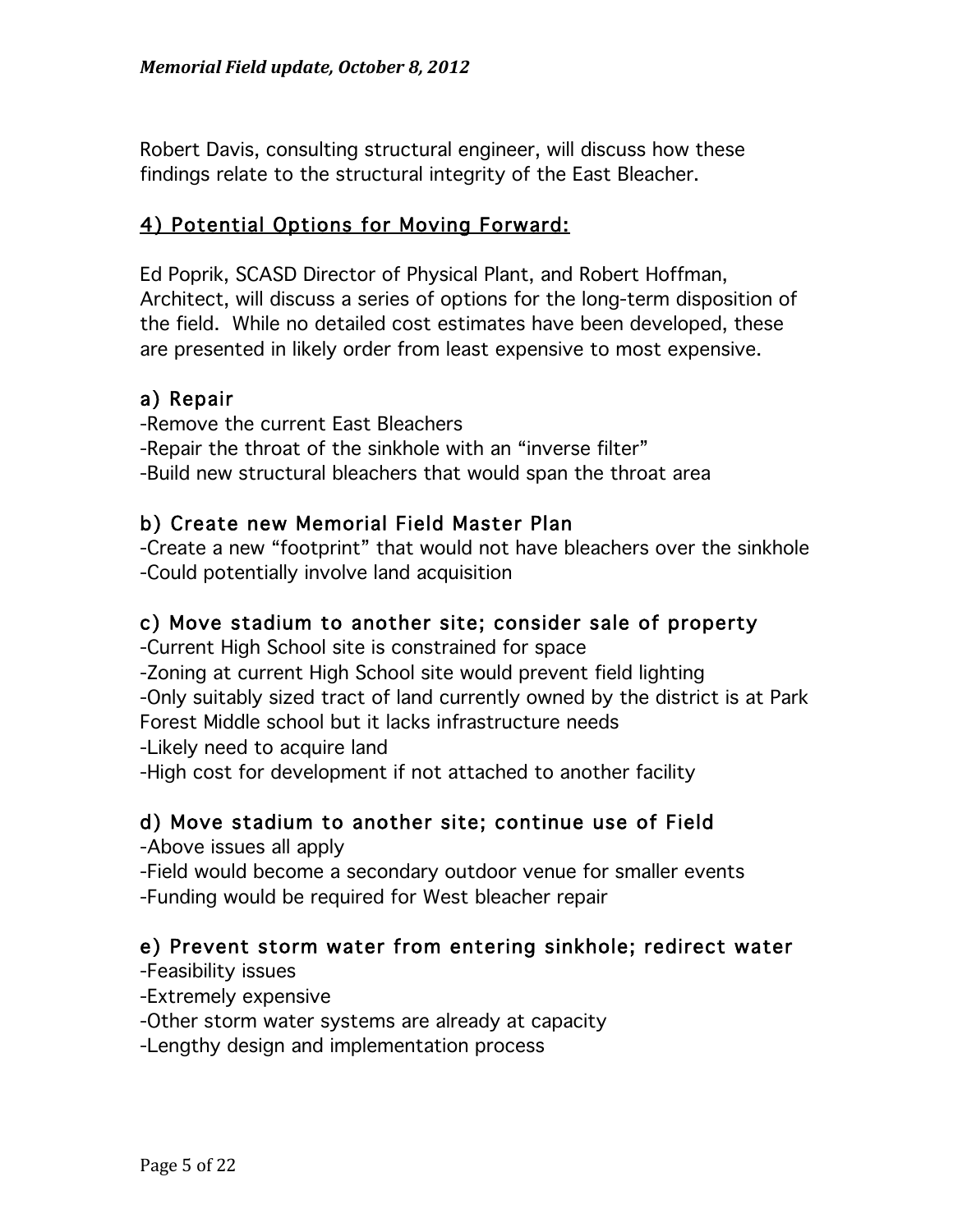## 5) Interim Operations:

Two home football games remain scheduled for Memorial Field. Based on the experiences from the home game played on October 5, 2012, administration will discuss plans for the remainder of 2012.

Additional consideration for operations during 2013 must be considered. With some remedial work, the section of bleachers over the sinkhole could be separated from the remainder of the East Bleacher assembly and Press box. This would enable use of some portion of the East Grandstand and Press box. With Board direction, plans, costs, and an implementation calendar could be presented at a future meeting.

## 6) Next Steps:

Short term, the Board of School Directors should discuss and give direction on the West Bleacher project currently under development. Additionally, discussions with State College Borough regarding the storm water situation should commence. Staff has had preliminary communication and further sharing of information is planned. A joint meeting of the elected officials from both SCASD and State College Borough might be advisable.

Long term, administration recommends updating the District Wide Facilities Master Plan. This issue should be considered in context with all other facility issues facing the district. This update could be authorized by exercising the Add Alternate included in the Crabtree Rohrbaugh contract in the amount of \$59,000.

## 7) Appendix:

a) The Hutchinson Group report date September 21, 2012 (text portion)

b) Memorial Field – A History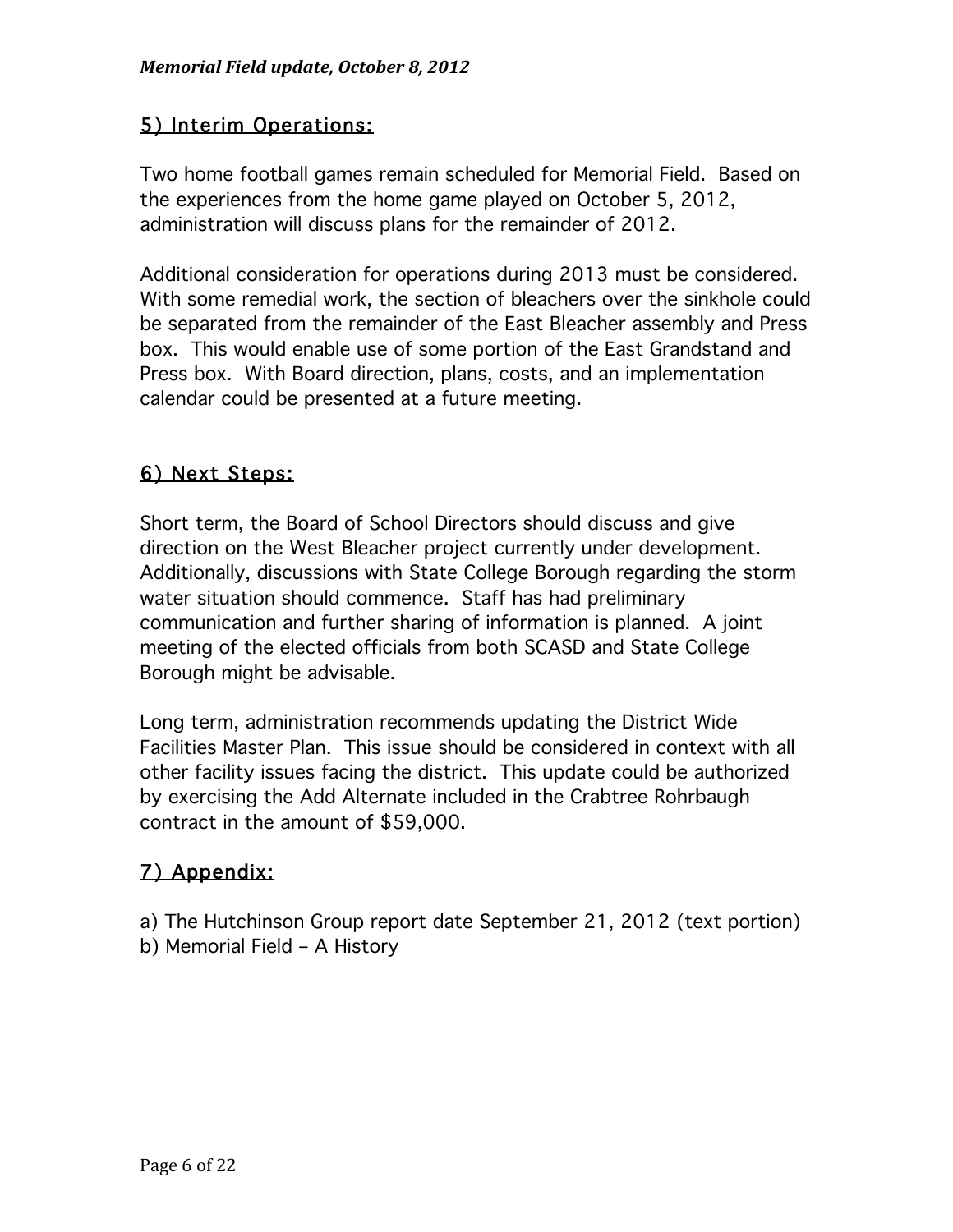

## **MEMORIAL STADIUM SUBSURFACE GEOPHYSICAL INVESTIGATION State College, Pennsylvania**

*Prepared for:*  State College Area School District 131 West Nittany Avenue State College, Pennsylvania 16801-4899 September 21, 2012

*Prepared by:* 

THG Geophysics, Ltd. 4280 Old William Penn Highway Murrysville, Pennsylvania 15668 724-325-3996 www.geo-image.com THG Project No. 803-5125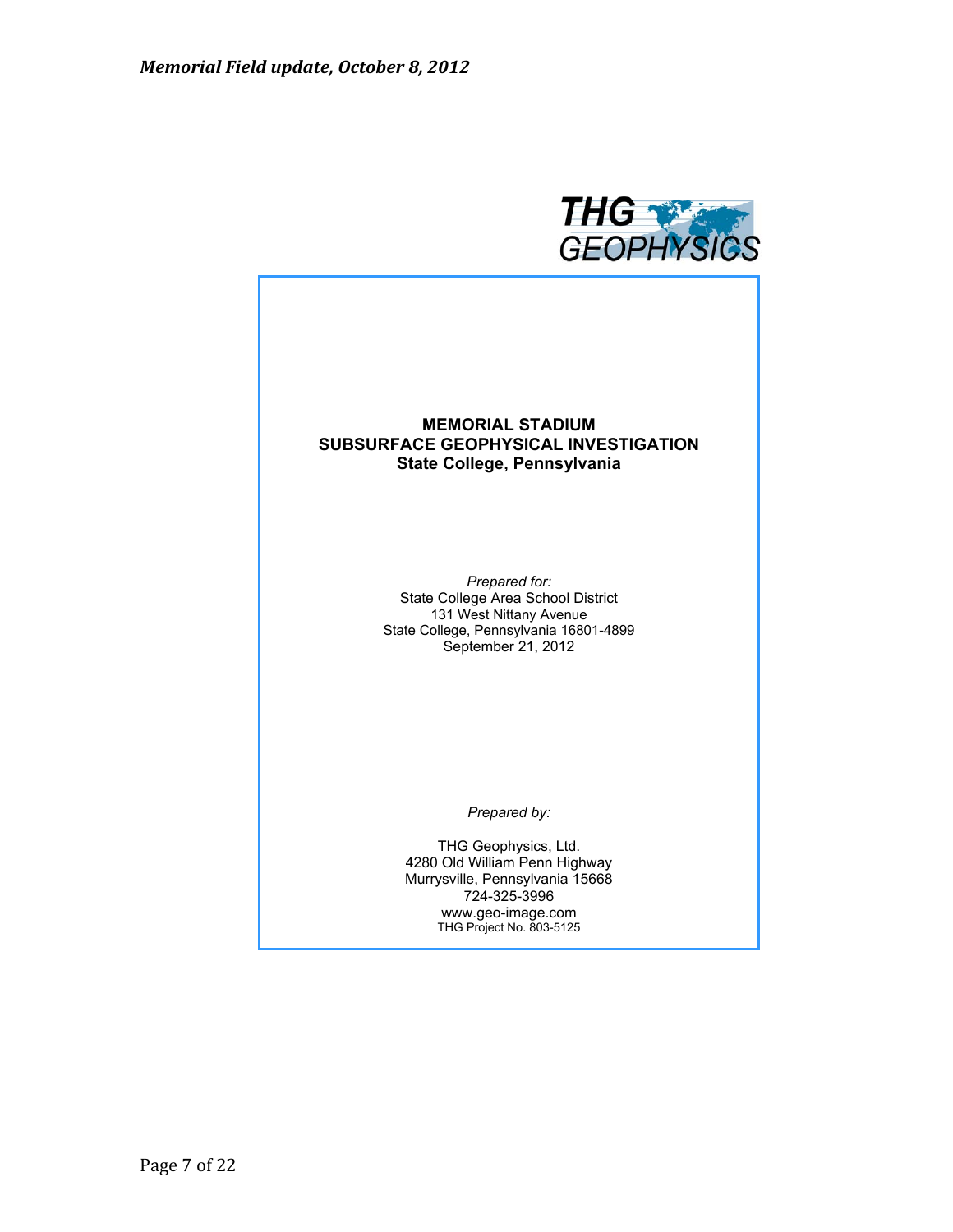| 1.0 |     |    |  |
|-----|-----|----|--|
|     |     |    |  |
|     | 1.1 |    |  |
|     | 1.2 |    |  |
|     |     |    |  |
| 2.0 |     |    |  |
|     | 2.1 |    |  |
|     |     |    |  |
|     |     |    |  |
|     |     |    |  |
|     | 2.2 |    |  |
|     |     |    |  |
|     |     |    |  |
|     |     |    |  |
|     |     |    |  |
|     |     |    |  |
|     |     |    |  |
|     |     |    |  |
|     |     |    |  |
|     | 23  |    |  |
|     | 2.4 |    |  |
|     |     |    |  |
| 3.0 |     |    |  |
|     | 3.1 |    |  |
|     | 3.2 |    |  |
|     | 3.3 |    |  |
|     | 3.4 |    |  |
|     |     |    |  |
| 4.0 |     | 10 |  |

### **TABLE OF CONTENTS**

### **FIGURES**

|  | Site Location Map |  |
|--|-------------------|--|
|--|-------------------|--|

 $5.0$ 

 $2.$ Depth to Base of Void Map Based upon El Mapping

- $3.$ Tidally-Corrected Differential Gravity Map
- $\frac{4}{5}$ **Electrical Resistivity Profiles**
- 
- 3-D Representation of Corrected Microgravity Response<br>3-D Representation of Corrected Microgravity Response Bleacher Sink Hole  $6.$
- $7.$ Inverted Microgravity Profile - Northern Edge of Field - West to East
- 8. Inverted Microgravity Profile - West 35 Yard Line

 $-1-$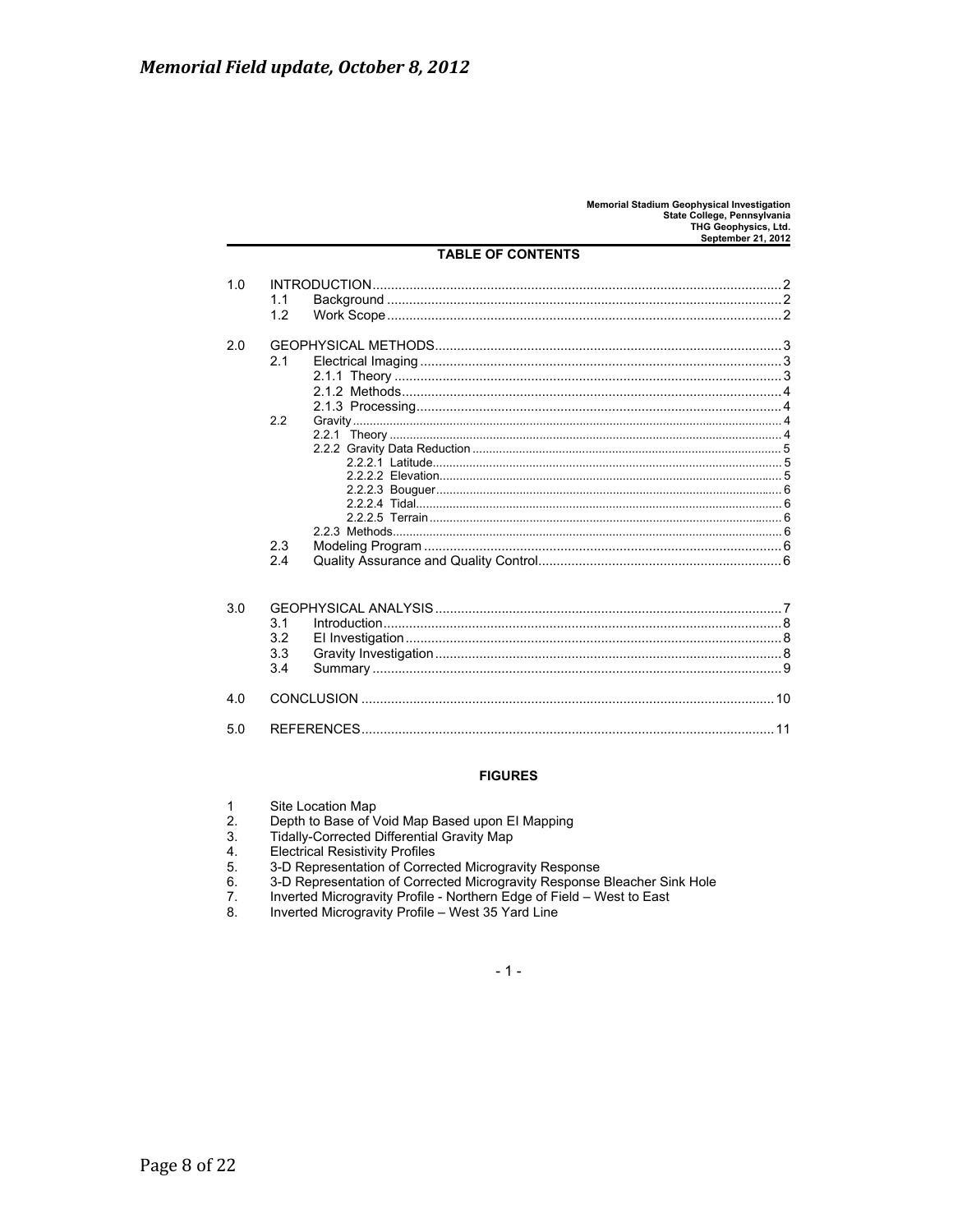### **1.0 INTRODUCTION**

### 1.1 Background

The State College Area School District retained THG Geophysics, Ltd. (THG) to investigate an existing sink hole beneath the northern bleachers at the Memorial Stadium, State College, Pennsylvania. THG electrically imaged the stadium in 2003 to determine if sink holes would develop in the playing field. THG determined that the playing field was on top of a large subsidence sink hole that has been plugged with clay and fill. In that study, THG recognized the sink hole beneath the stands that is currently used for storm water drainage; however, that area was not in the scope of work at the time.

1.2 Work Scope

THG conducted an electrical imaging (EI) and gravity survey of the Memorial Stadium and the surrounding area, State College, Pennsylvania from August 20 through August 31, 2012 (Figure 1). The work scope included mapping the footprint of the void beneath the north stadium bleachers. EI was selected as the most appropriate method for imaging the subsurface and microgravity methods were used to determine the sub-regional extent of the Karst feature and its potential impact to the bleachers.

- 2 -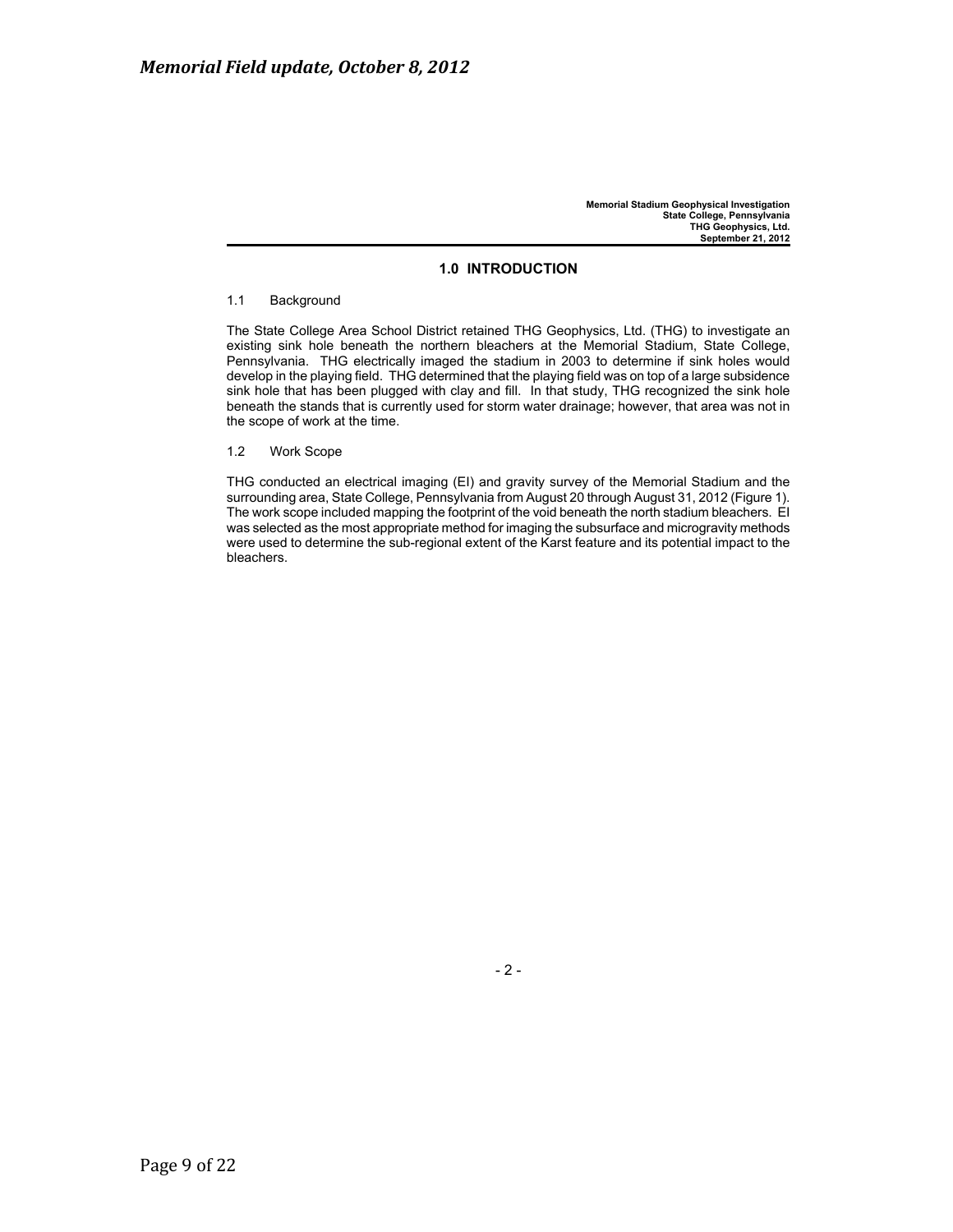### **2.0 GEOPHYSICAL METHODS**

2.1 ELECTRICAL IMAGING

2.1.1 Theory Electrical resistance is based upon Ohm's Law:

 $R=\frac{V}{I}$ 

Where, resistance, **R** (Ohms), is equal to the ratio of potential, **V** (volts) to current flow, **I** (amperes). Resistivity is the measure of the resistance along a linear distance of a material with a known crosssectional area. Consequently, resistivity is measured in Ohm-meters. This report presents the geophysical results as geo-electrical profiles of modeled resistivity versus depth, in units of feet.

Electrical currents propagate as a function of three material properties (1) ohmic conductivity, (2) electrolytic conductivity, and (3) dielectric conductivity. Ohmic conductivity is a property exhibited by metals. Electrolytic conductivity is a function of the concentration of total dissolved solids and salts in the groundwater that exists in the pore spaces of a material. Dielectric conductivity is a function of the permittivity of the matrix of the material. Therefore, the matrix of most soil and bedrock is highly resistive. Of these three properties, electrolytic conductivity is the dominant material characteristic that influences the apparent resistivity values collected by this method. In general, resistivity values decrease in water-bearing rocks and soil with increasing:

- a. Fractional volume of the rock occupied by groundwater;
- b. Total dissolved solid and chloride content of the groundwater;
- c. Permeability of the pore spaces; and,
- d. Temperature.

Materials with minimal primary pore space (i.e., limestone, granite) or lack groundwater in the pore spaces will exhibit high resistivity values (Mooney, 1980). Highly porous, moist or saturated soil, such as fat clays, will exhibit very low resistivity values. Most soil and bedrock exhibit medium to low resistivity values.

In homogeneous ground, the apparent resistivity is the true ground resistivity; however, in heterogeneous ground, the apparent resistivity represents a weighted average of all formations through which the current passes. Many electrode placements (arrays) have been proposed (for examples see Reynolds, 1998); however, the Schlumberger array has proven to be an effective configuration for imaging voids in bedrock settings. The following Schlumberger array was used in the collection of data:

$$
R_i = \frac{\pi a^2}{b} \int I \frac{b^2}{4 a^2} J R; \, a = 5b
$$

Where, *Ri*, resistivity, is related to the number of poles, *n*, the separation distance between the current source and current sink *b*, and the pole spacing, **a**.

- 3 -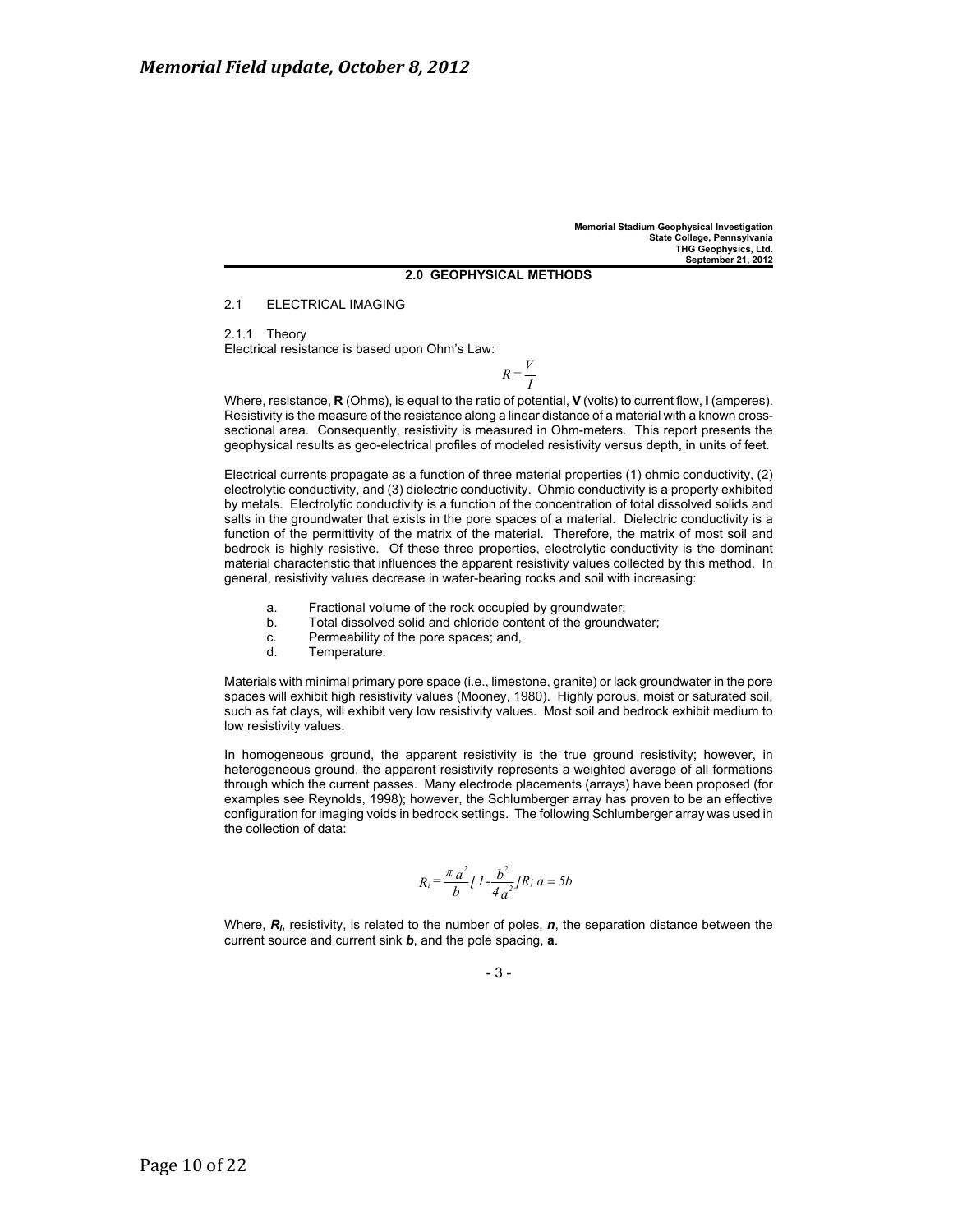Imaging depth (*D*) can be approximated using the maximum current and potential electrode separation distance (*AM*) and the pole spacing (*BA*) using the following equation:

$$
D = \frac{BA}{2} + \frac{AM}{2}
$$

For this survey, BA = 6 ft and AM = 97 ft resulting in a maximum imaging depth of approximately 40 feet. The vertical resolution for this spacing is approximately 2 feet.

### 2.1.2 Methods

The resistivity survey was performed using the ARES multi-electrode cable system (GF Instruments, s.r.o., Brno, Czech Republic). The survey was conducted using bronze electrodes and stainless-steel cylinder-bearing cables.

### 2.1.3 Processing

A forward modeling subroutine was used to calculate the apparent resistivity values using the EarthImager program (AGI, 2002). This program is based on the smoothness-constrained leastsquares method (deGroot-Hedlin and Constable, 1990; Loke and Barker, 1996). The smoothnessconstrained least-squares method is based upon the following equation:

$$
J^T g = (J^T J + \mu F) d
$$

Where, **F** is a function of the horizontal and vertical flatness filter, **J** is the matrix of partial derivatives, **ȝ** is the damping factor, **d** is the model perturbation vector and **g** is the discrepancy vector.

The EarthImager program divides the subsurface 2-D space into a number of rectangular blocks. Resistivities of each block are then calculated to produce an apparent resistivity pseudosection. The pseudosection is compared to the actual measurements for consistency. A measure of the difference is given by the root-mean-squared (rms) error.

### 2.2 GRAVITY

### 2.2.1 Theory

Microgravity measurements are not readily impacted by cultural noise; consequently, microgravity measurements can be collected in buildings and adjacent to urban development. Microgravity has been used for many geologic purposes; however, for the environmental geophysicist, microgravity is used to determine the presence of subsurface voids, to image subsurface bedrock topography, and to find the depth of waste (Carmichael and George, 1977; Kick, 1985; Stewart, 1980).

Small changes in rock density produce small changes in the gravity field, which can be measured by the microgravimeter. These readings change from day to day due to tidal response and lunar pull, among other phenomenon that have an impact on the earth's gravitational flux. A

 $-4 -$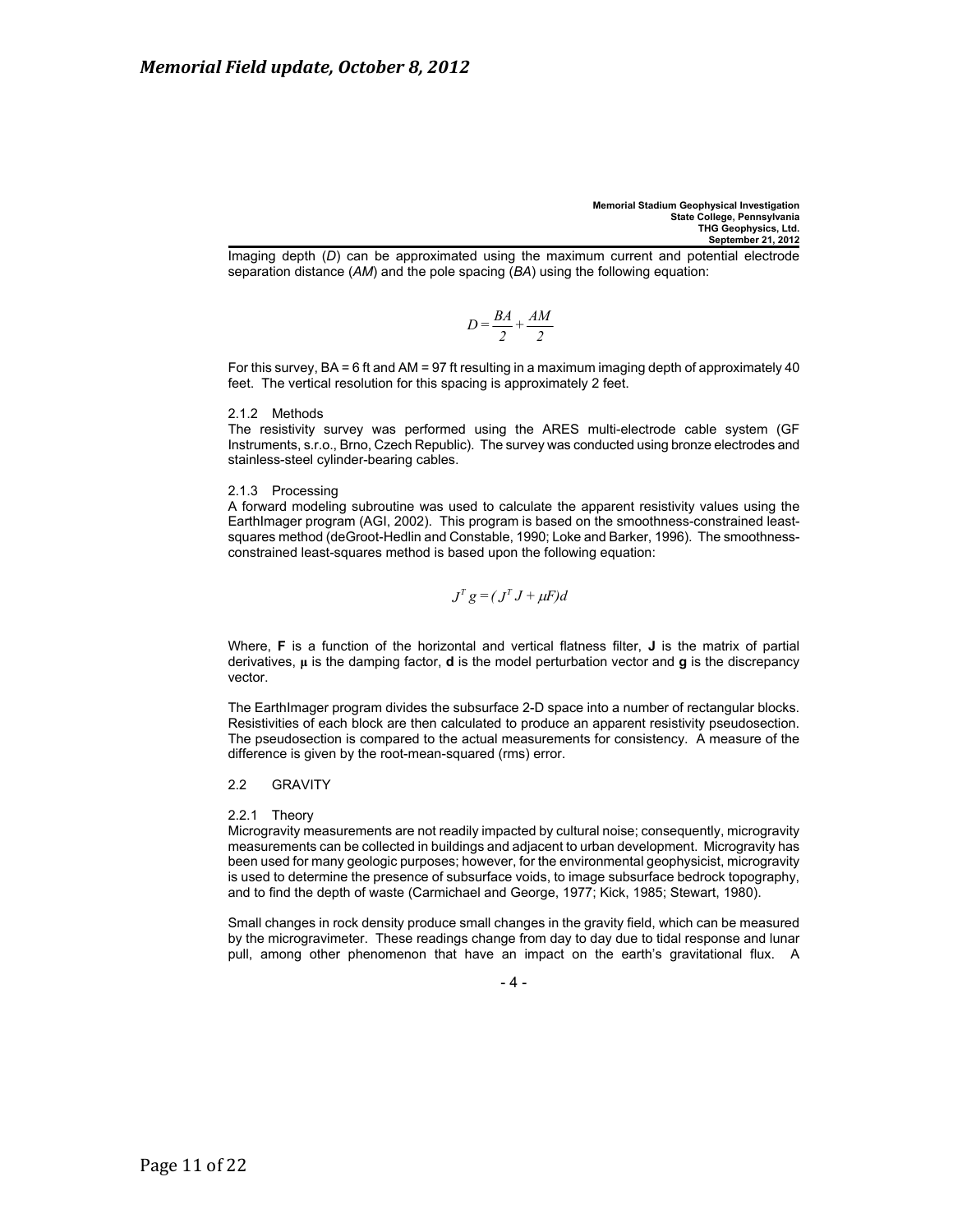microgravimeter measures the acceleration due to the earth's gravitational field (in mgal = 0.001 cm/sec<sup>2</sup>) using an astatic spring mechanism (Carmichael and George, 1977). The Earth's gravitational field is roughly equivalent to a sphere with variations for sea level and elevation (Milsom, 1989). The 1930 International Gravity Formula (Nettleton, 1971) for calculating absolute gravity is:

$$
g_{\phi} = g_o \left( 1 + \alpha \sin^2 \phi - \beta \sin^2 2\phi \right)
$$

Where,  $(g_F)$  the theoretical acceleration due to gravity at a given latitude  $(F)$  and **a** and **b** are constants that depend on the amount of flattening of the spheroid and upon the speed of rotation of the Earth (Reynolds, 1997). Gravity is calculated in g.u. (10 g.u. (10<sup>-6</sup> m/sec<sup>2</sup>) = 1 mgal, a c.g.s. unit).

The International Gravity Formula was refined to the Geodetic Reference System 1967 and is derived thus (Woollard, 1975):

$$
g_{\phi}(1967) - g_{\phi}(1930) = (-172 + 136 \sin^2 \phi)\mu
$$
 m/s<sup>2</sup> (g.u.)

### 2.2.2 Gravity Data Reduction

Processing raw gravity data includes corrections for latitude, elevation, Bouguer gravity, tidal, and terrain corrections.

2.2.2.1 Latitude

Latitude corrections were automatically corrected using the LaCoste & Romberg G-600 microgravity meter by subtracting the International Gravity Formula normal datum from the observed gravity:

$$
G_l = \frac{8.12 \sin 2Lg.u.}{km}
$$

Where,  $G_i$  is the theoretical local gradient and  $L$  is the latitude.

2.2.2.2 Elevation

The elevation or free-air correction normalizes the gravity data to a given datum that does not have to be sea level. Free-air correction is based upon the free-air correction of 0.3086 mgals/meter (0.0941 mgals/ft). The normal elevation (*En*) adopted for this survey was 1120 feet above mean sea level (ft amsl) and elevation changes above this were corrected to *En* :

$$
g_s = (E_m - E_n)^* 0.0941mgals / ft + g_m
$$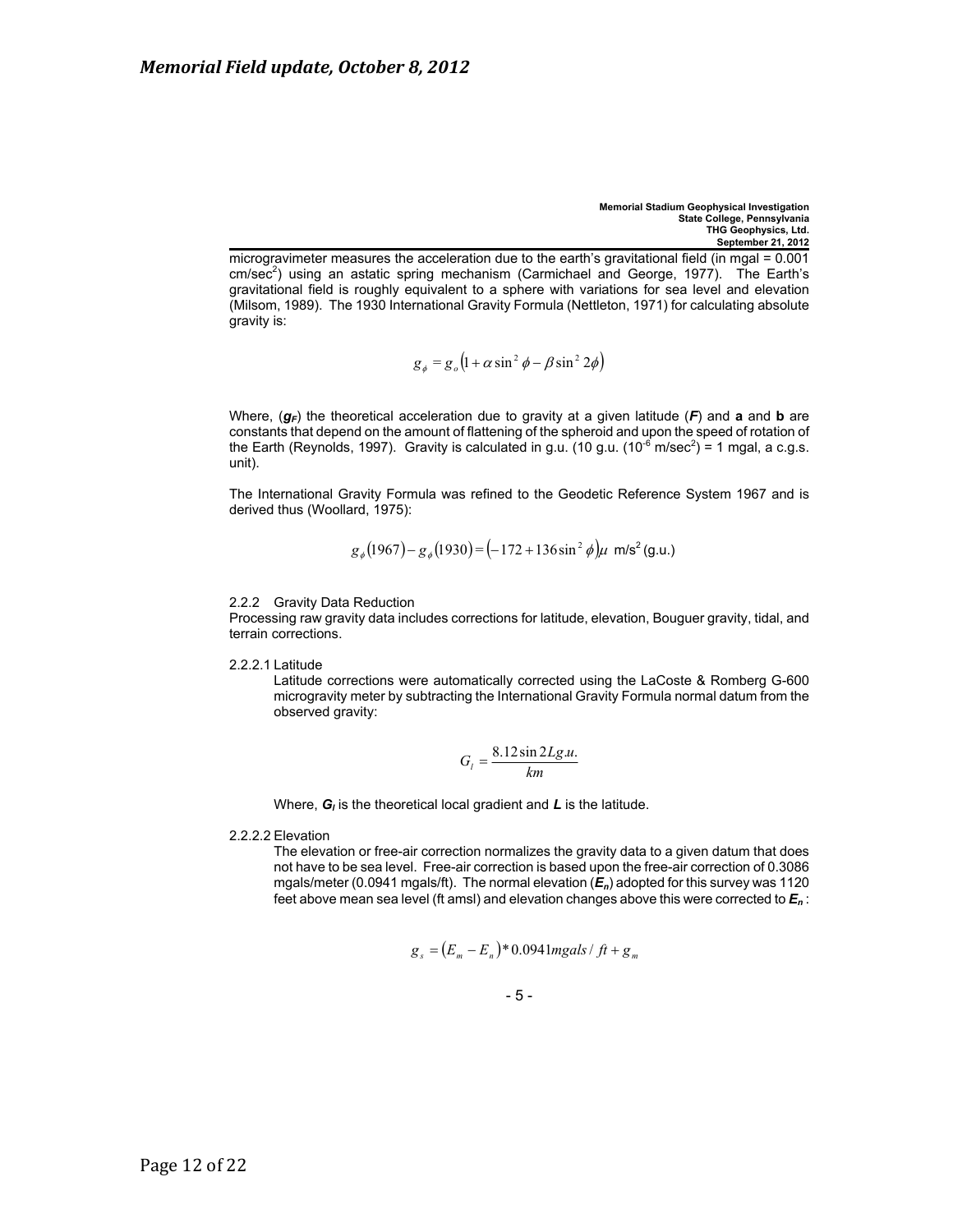Where, the free-air corrected value (g<sub>s</sub>) is the sum of the elevation difference between the actual elevation  $(E_m)$  and the normal elevation times the free-air correction, and the measured gravity (*Gm*) in mgals.

2.2.2.3 Bouguer

Bouguer corrections were applied to the dataset. Bouguer corrections account for the rock mass between the measuring station and sea level. Bouguer (*b*) corrections are based upon:

 $b = 2\pi \rho g$   $h$ 

Where, Bouguer gravity is related to density (**r** = 2.54 Mg/m<sup>3</sup>) and known thickness (*h*) above sea level.

2.2.2.4 Tidal

The LaCoste & Romberg G-600 applied an automatic gravitational tidal correction to all data based upon the diurnal variation in the Earth's position to the moon and Sun.

2.2.2.5 Terrain

Terrain corrections were applied to the background elevation of 1120 ft amsl.

2.2.3 Methods

The microgravity survey was performed using the LaCoste & Romberg G-600. Three hundred and nine records were collected and continuous loops to a base station were performed to insure consistent data.

### 2.3 MODELING PROGRAM

The SURFER (Golden Software, Golden, CO) three-dimensional modeling program was used to smooth and contour the EI and the microgravity data. The kriging method, a statistical technique for spatial interpolation of data, was used to perform the map gridding. Cokriging, a variant of kriging where the value of the derived variable is estimated by weighted linear combination of neighboring samples (Parks and Bentley, 1996), was determined to be unnecessary due to the limited size of the study.

The profiles were derived from a forward modeling program (IX2D-GM, Interpex, 2012) and consists of the corrected gravity data on an upper graph and the inverted depth profile on the lower graph (Figures 7 and 8). The IX2D program creates a 2-D gravity forward modeled and inversion profile that is based on polygonal models which can be truncated asymmetrically along strike.

### 2.4 QUALITY ASSURANCE AND QUALITY CONTROL

The interpretation of geophysically-generated data is not an exact science since responses to induced disturbance is affected by many phenomena including buried metals, operator error, precipitation, and net changes in ground saturation conditions. Some sources of spurious data can be overcome through a QA/QC program and use of multiple geophysical methods. The quality

- 6 -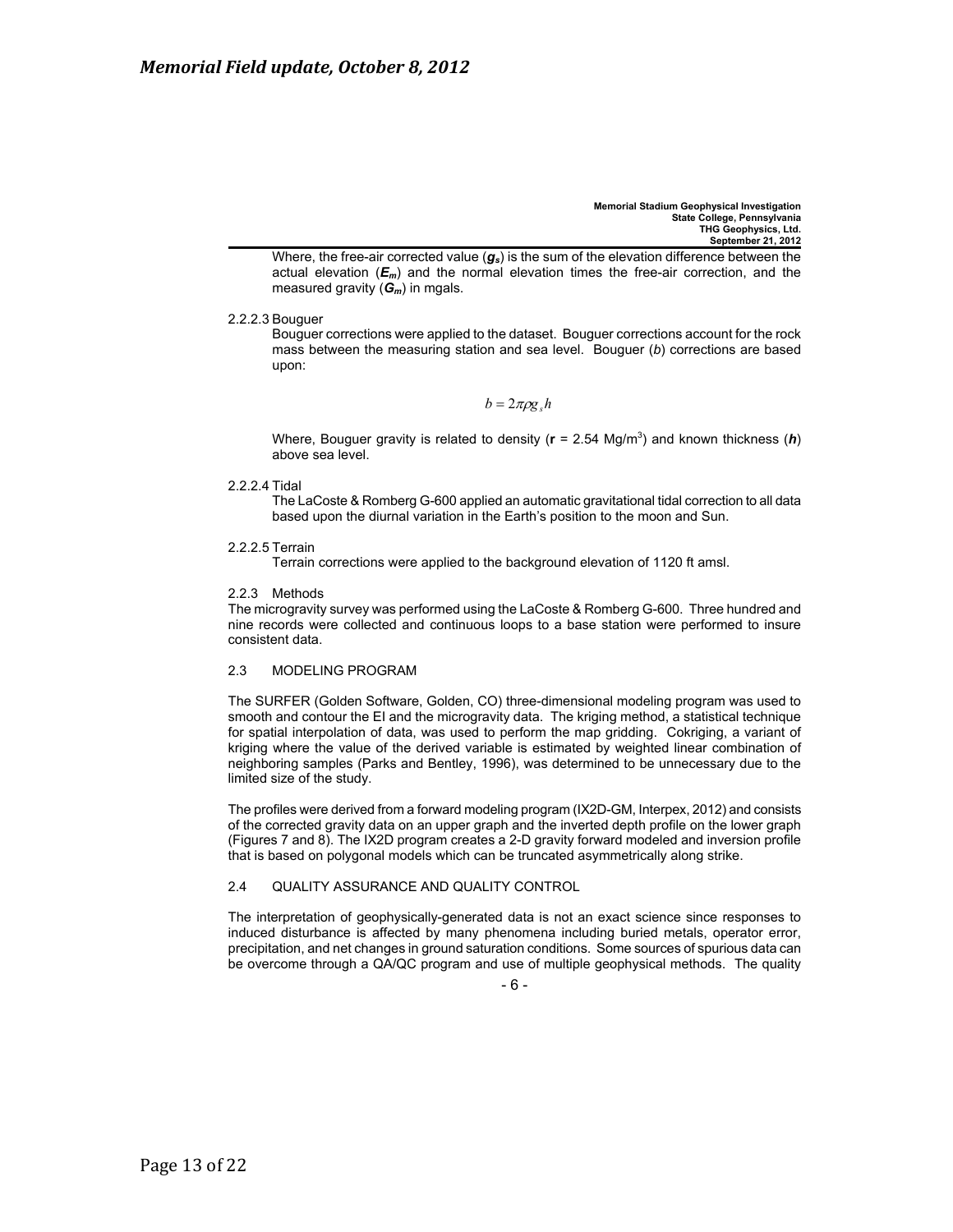control program employed with this study included frequent checks of the equipment and resurveys of lines and locations. The QA/QC program indicates that all geophysical equipment functioned as designed during the survey program.

- 7 -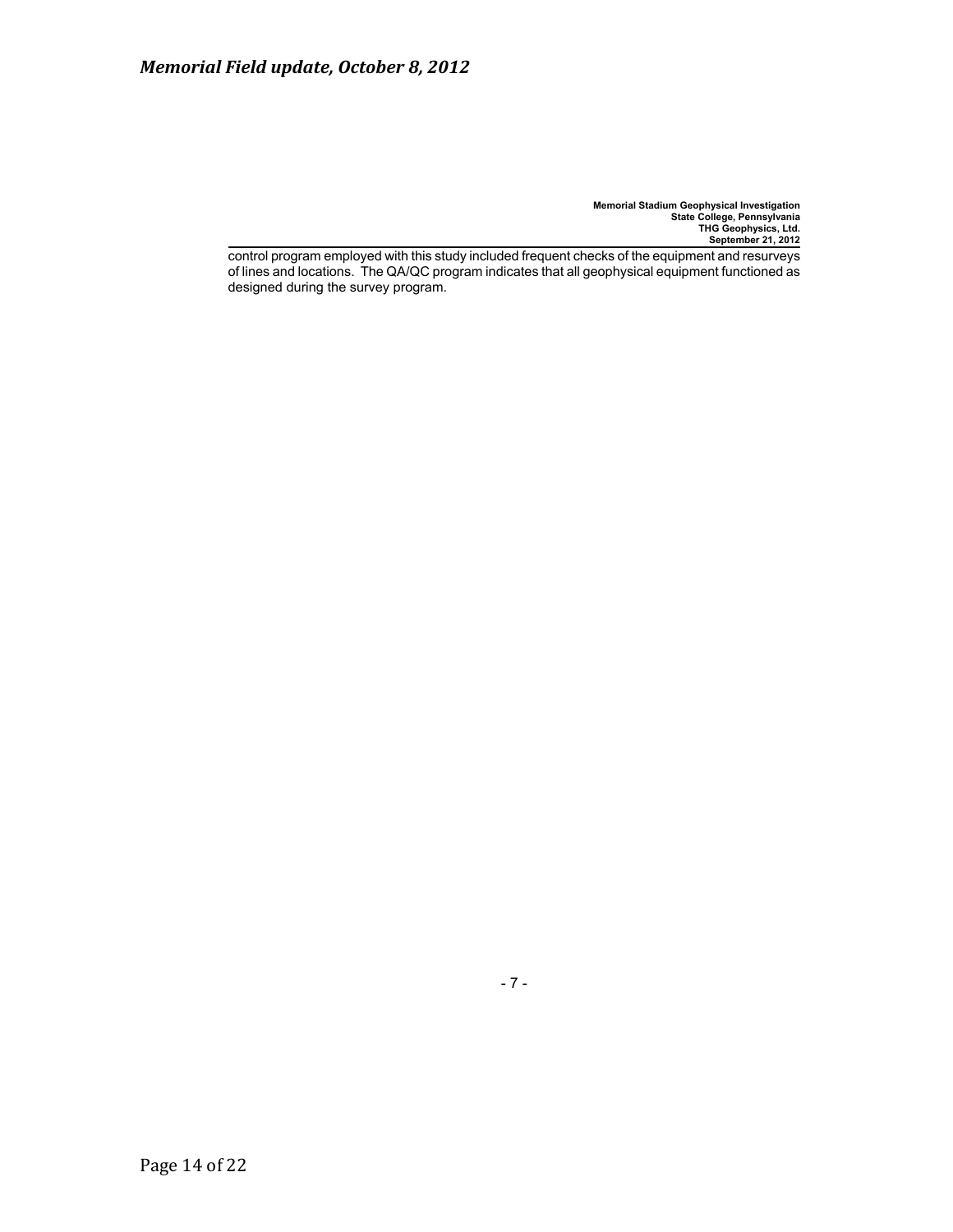### **3.0 GEOPHYSICAL ANALYSES**

### 3.1 INTRODUCTION

Memorial Field is developed into the Karst-forming dolomitic Axeman Formation, a part of the Ordovician-aged carbonate Beekmantown Group. The Beekmantown is reportedly several thousand feet thick in this area (Thompson, 1999). Many Karst features within the State College environs have been identified and mapped (e.g., Hutchinson and Vidarsson, 2006). Many anomalies show only limited surface expression, and the surface expression usually occurs after surface disturbance or from construction; consequently if left undisturbed these features do not seem to readily enlarge or collapse.

EI profiles represent a geoelectrical response to subsurface conditions. The processed readings converted to a color represent solid rock, saturated fractured rock, and saturated voids. Rock is considered to have a reading of greater than 300 Ohm-m (red), saturated voids are represented by a low resistivity reading (less than 35 Ohm-m; blue) and saturated rock is represented by green colors (35 to 300 Ohm-m). Subsurface voids are interpreted as clay-filled and/or fully saturated, thus have a very low apparent resistivity; whereas surrounding limestone has a very high apparent resistivity. Further, it is difficult to electrically separate water-filled voids from clay-filled voids.

Due to the geometry of data collection, no information is available in the upper 3 feet below grade. Instead, this report presents the depth of the base of the shallow anomaly below the bleachers and provides information on the extent of Karst development in and near Memorial Field (Figures 2 and 3).

The differential gravity map provides a sub-regional view of the extent of Karst development within the football field (Figure 3). The differential gravity map shows that Memorial Field is a welldeveloped clay-plugged sinkhole (Figures 5 and 6).

Memorial Field has served many purposes since State College was incorporated in 1896. The following brief history was collected from a plaque on the western side of the field and from R. A. Smith (2011). Through much of the 19<sup>th</sup> and beginning of the 20<sup>th</sup> centuries the depression was used for waste disposal. In the early 1900s the site was cleaned up and; subsequently, used for athletic events. Later through the Works Project Administration in the late 1930s, the site was converted into the present field as a WPA works project.

Limestone mining reportedly occurred within the sinkhole; most of the stone quarrying appears to have occurred for the development of the field and the southern bleachers and not as a separate commercial endeavor.

At some point following the development of the field, a throat to the sinkhole was developed for street drainage and a series of pipes were connected from adjoining streets to the throat of the sinkhole. The throat, located beneath the bleachers on the north side of the field has shown steady subsidence in the decades since street runoff was routed to the sink hole. A major issue with

- 8 -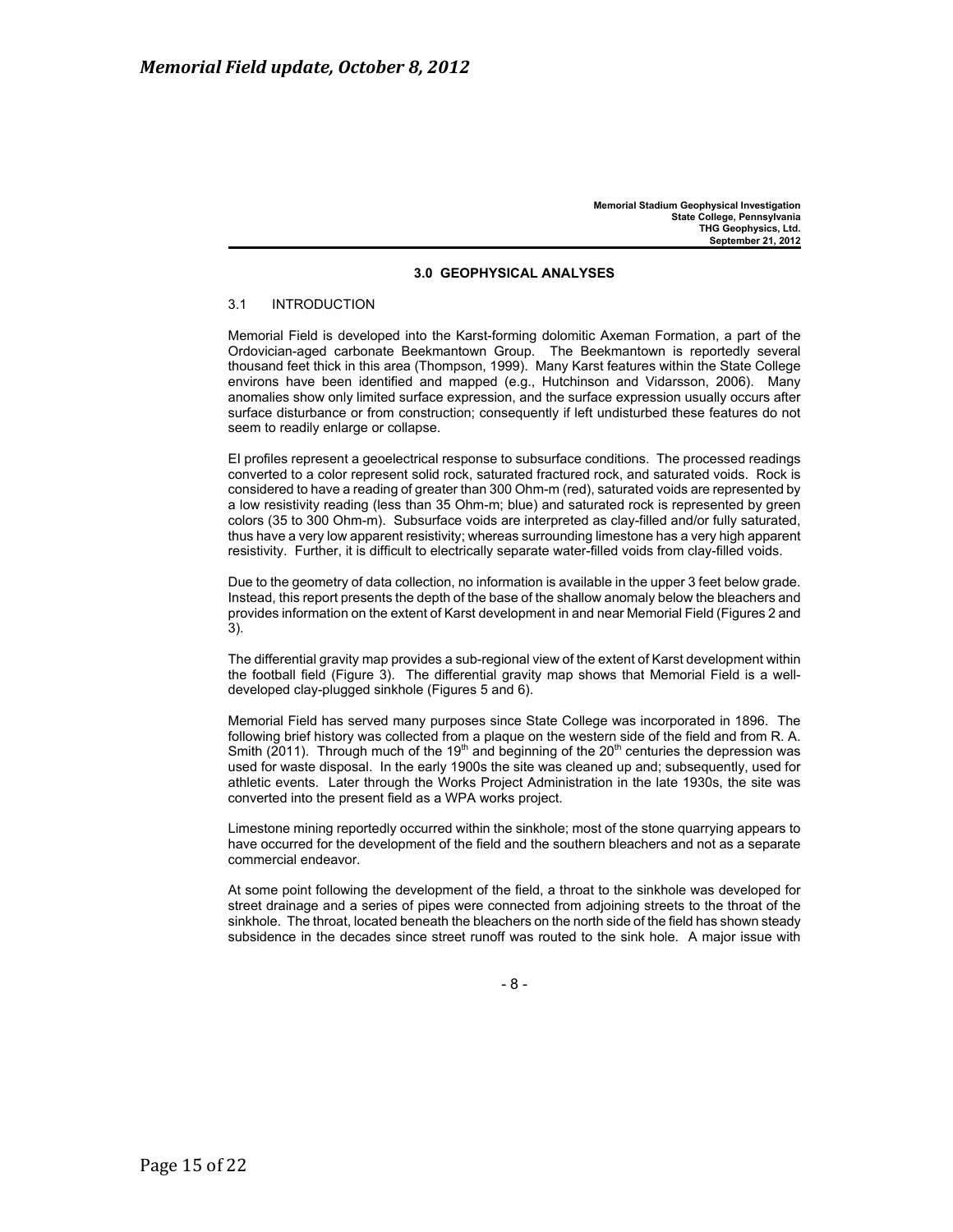exploiting the throat for disposal of runoff is that the throat will widen and the void beneath will grow due to erosion, dissolution, and subsidence.

### 3.2 EI INVESTIGATION

In 2003, THG imaged the field with 10 400-ft long profiles and found that the top of the limestone beneath the field is funnel-shaped beneath the field and the interior of the "funnel" is clay-filled (Figure 4). The interpretation did not show the potential for collapse or subsidence.

Structurally, though, clay tends to migrate towards the center or deepest part of the "funnel" over time; however, this phenomenon is not quantifiable within this work scope. Some basinward migration was noticed on the south side in the area of the closed bleachers suggesting that basinward migration is occurring.

The recent work completed in August 2012 included 10 profiles that targeted the throat of the sink hole located beneath the stadium bleachers (Figure 2). The throat has shown historical subsidence and recent subsidence triggered this investigation.

The void below the surface opening (throat) is rimmed with an inferred 5-foot thick cap or roof of dolomite/limestone (Figure 8). The void is estimated to be 40 ft by 50 ft in size aerially (Figures 5, 6, and 7). The base of the void beneath the throat is 20 ft below surface at its deepest part and is almost invariably clay-filled.

Structurally, the top of the void has supported the stands for many years; however, the long-term use of the void as a repository for storm water has probably opened the cavern up and possibly thinned the roof of the feature.

### 3.3 GRAVITY INVESTIGATION

The gravity investigation was pivotal in determining areas of hazard potential within Memorial Field. Microgravity mapping provides a "view" of the surface of the limestone based upon the assumption that thinner limestone with thicker clay has a lower gravitational "pull" than thicker suites of limestone with less clay (Figures 3, 5, 6, 7 and 8). Clay has a lower specific gravity than dolomite/limestone; consequently, a funnel-shape surface of the dolomite/limestone sink hole can be graphically displayed (Figures 3, 5, 7 and 8).

Profiles of the gravity data using a forward modeling program show a well-developed clay-filled sink hole beneath the bleachers (Figure 8). The south-north profile shows that the deepest portion of the sink hole beneath the bleachers is 20 feet deep and 10 feet wide (Figure 8). The forward model is based upon limited data so the model did not quite meet the same size dimensions as the EI profiles. The east-west model, however, shows that the void is nearly 30 feet wide and 20 feet deep consistent with the EI profiles (Figure 7).

- 9 -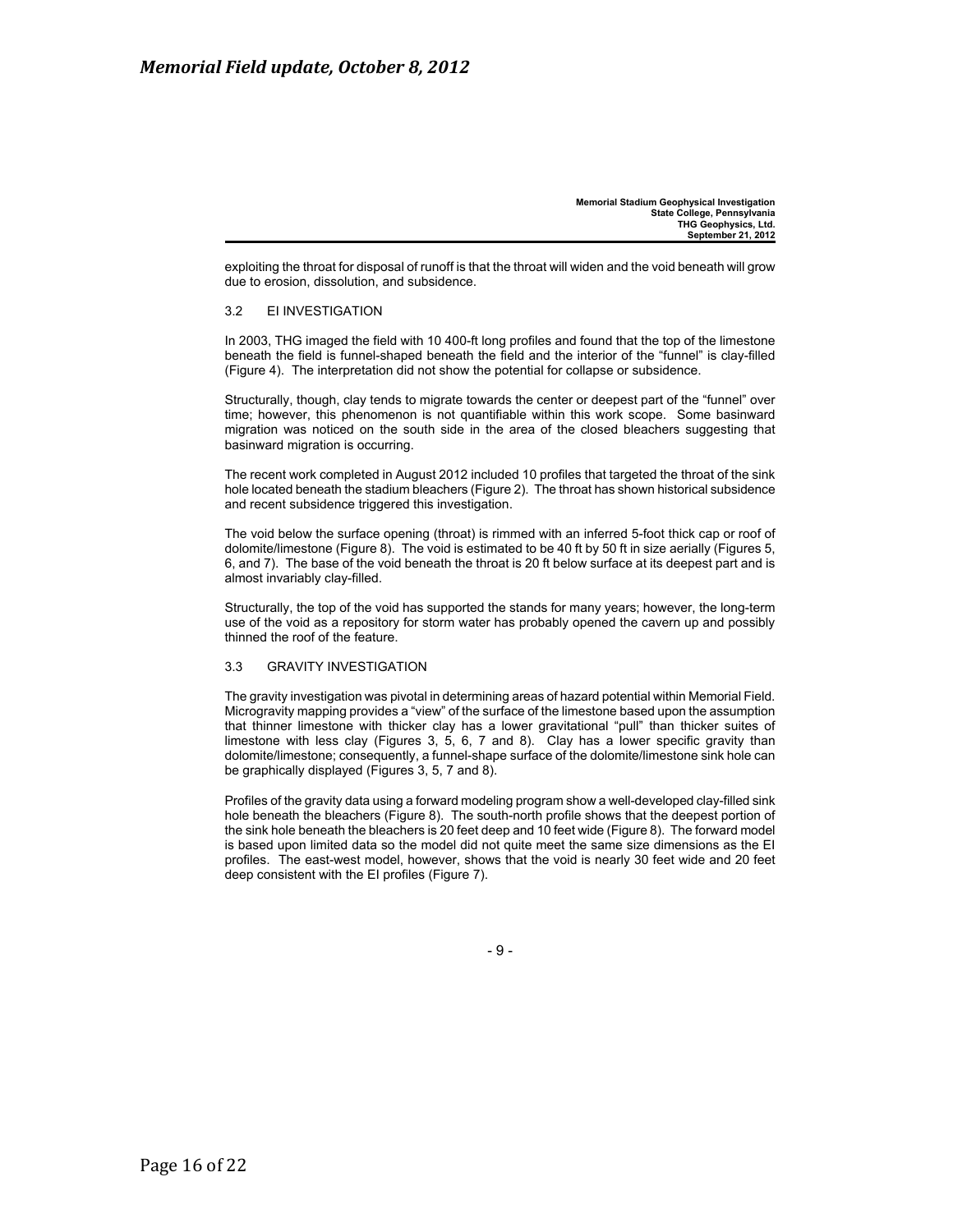The microgravity data also shows the regional fracture that accounts for the Karst features in this area (Figure 5). The deep-rooted fracture that is inferred to run nearly north-south is documented through 4 features:

(1) the surface subsidence noted near the copse of trees by the western access driveway;

- (2) throat of the void;
- (3) the deepest portion of the "funnel;" and,
- (4) the subsidence noted along S. Fraser Street (Figures 3 and 5).

This fracture system probably opens to a larger series of voids at depths of greater than 60 feet (Figure 4).

3.4 SUMMARY

A sub-regional north-south oriented fracture system is inferred to cut through the center of Memorial Stadium. A sinkhole developed along the fracture trace that is centrally located within the stadium. The sinkhole is filled to grade with clay from the years of drainage, dissolution, weathering and subsidence.

A surface hole or throat to a void located beneath the northern bleachers to Memorial Stadium is situated along the alignment of the sub-regional fracture system. The throat is in communication with the subregional system, probably through a system of well-developed caverns and interconnected fracture-widened voids. The shallow void beneath the bleachers is approximately 40 feet by 50 feet located approximately 5 feet below the current grade and is probably a clay-filled void no deeper than 20 feet below grade at its deepest point.

The throat is currently a discharge point for the storm sewer for approximately 50 acres of area surrounding the stadium. Continued use of the throat for storm water disposal has likely weakened the rock supporting the roof of the void causing subsidence in the area around the inlet to the throat. This subsidence will likely continue as the void grows from erosion and dissolution caused by the continued use as a storm water catch basin.

- 10 -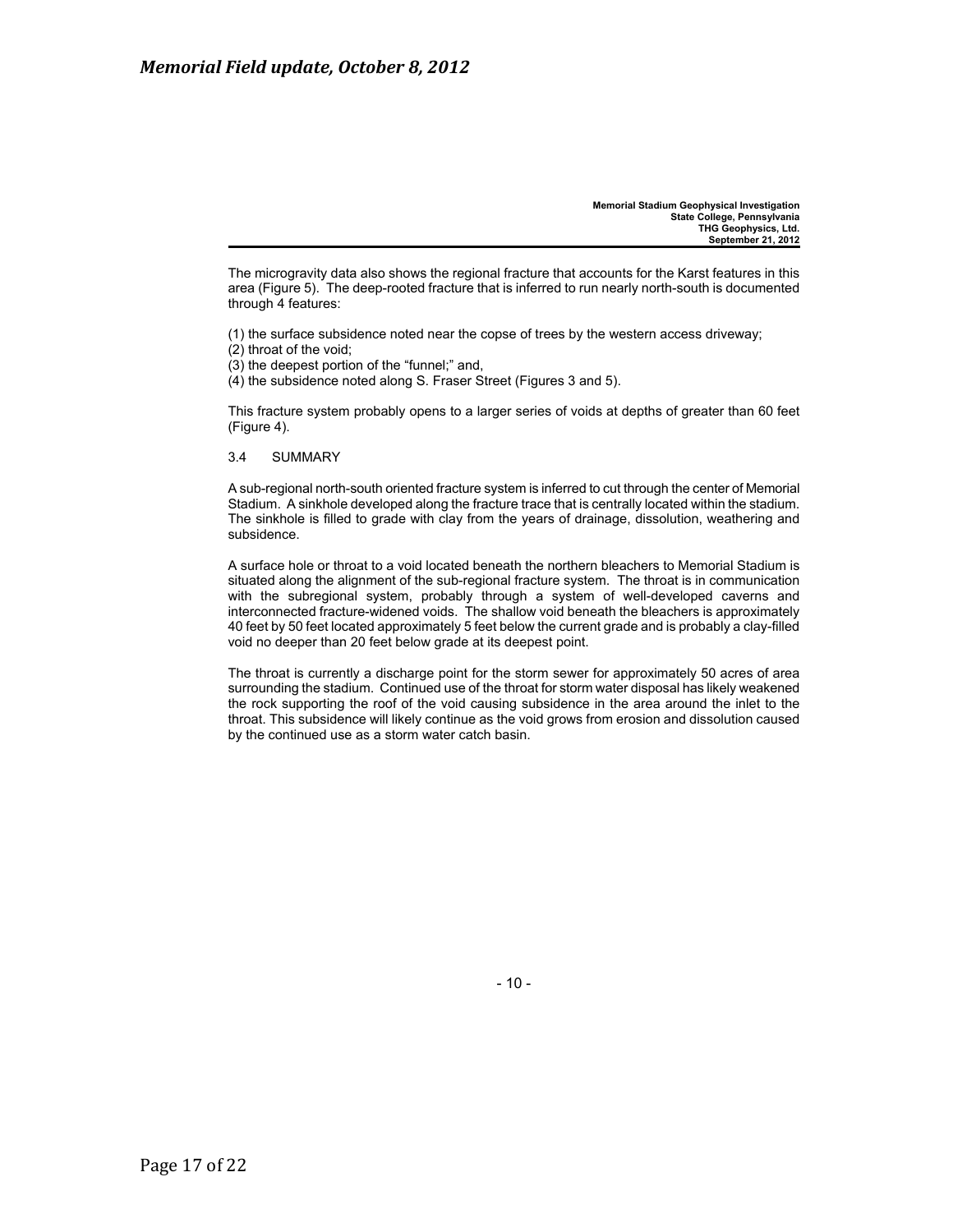### **4.0 CONCLUSION**

Approximately 5,300 feet (1 mile) of EI profiles and over 300 microgravity records were collected within and near the Memorial Stadium, State College Pennsylvania.

The findings and conclusions in this report are stated with a reasonable degree of scientific certainty. THG's findings and conclusions are as follows:

- x A geophysical survey, consisting of EI and microgravity measurements, of the subsurface at Memorial Stadium; State College, Pennsylvania was completed April 2-3, 2003 and August 20 – 31, 2012;
- The site is an Astroturf-covered football field and contiguous bleachers; with bituminous asphalt, and concrete surface cover;
- x The geophysical survey helped map a sub-regional fracture system that has well-developed Karst features;
- Dissolution, erosion and subsidence of the dolomite/limestone in the area of the subregional fracture created the sinkhole into which Memorial Stadium was built
- An inlet or throat to a subsurface void beneath the northern bleachers is used for storm water discharge for approximately 50 acres of the surrounding area;
- The void beneath the inlet (throat) is approximately 40 feet long, 50 feet wide, and 20 feet deep and is probably mostly clay-filled:
- The void is hydraulically connected to a north-south sub-regional fracture;
- Surface expression for the dissolution and erosion of the sub-regional fracture was evident in minor subsidence near the driveway entrance to the field on the west side and collapse of the sidewalk and stadium along S. Fraser Street; and,
- Continued use of the inlet for storm water discharge will continue to erode, dissolve and create more subsidence.

### **RECOMMENDATION**

The void beneath the bleachers should be abandoned as a discharge point for storm water runoff. Instead a pump station should be installed in the void. Water entering the pump station can then be piped out of the area.

Geophysical investigations are a non-invasive method of interpreting physical properties of the shallow earth using electrical,<br>electromagnetic, or mechanical energy. This document contains geophysical interpretations of r *can result in a false-positive and/or false negative interpretations. THG makes no representations or warranties as to the accuracy of the interpretations.*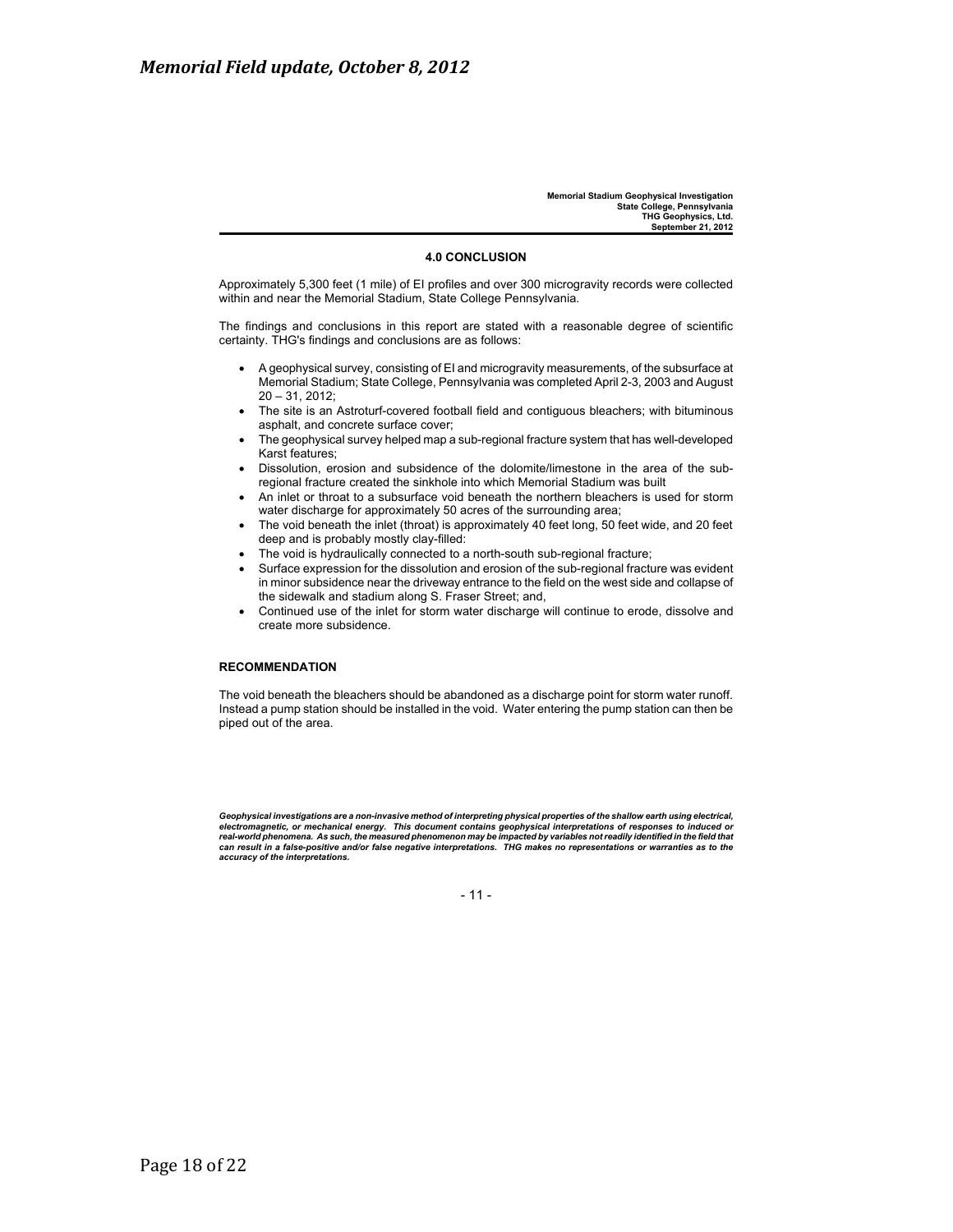### **5.0 REFERENCES**

AGI (2002). EarthImager Program. American Geosciences Inc., Austin Texas.

deGroot-Hedlin, C. and Constable, S. (1990). Occam's inversion to generate smooth, two-dimensional models from magnetotelluric data. Geophysics, V. 55, 1613-1624.

Hutchinson, P.J. and A. M. Vidarsson. (2006). *Case Studies of Mine Voids Using Continuous Vertical Electrical Sounding Methods*. *In*: **Proceedings of the International Conference on Environmental and Engineering Geophysics**, June 4-6, 2006, Wuhan, China.

Loke, M. N., and Barker, R. D., (1996), Rapid least-squares inversion of apparent resistivity pseudosection by quasi-Newton method. Geophysical Prospecting, V. 44, 131-152.

Mooney, H. M. (1980). Handbook of Engineering Geophysics: Volume 2: Electrical Resistivity, Bison Instruments, Inc.

Reynolds, J. M. (1997). An Introduction to Applied and Environmental Geophysics. New York, NY, Wiley.

Smith, R. A., (2011). Origin and Construction of State College's "Sinkhole" Memorial Field. Mansion Notes, V. 33, No.3 Pg 1.

- 12 -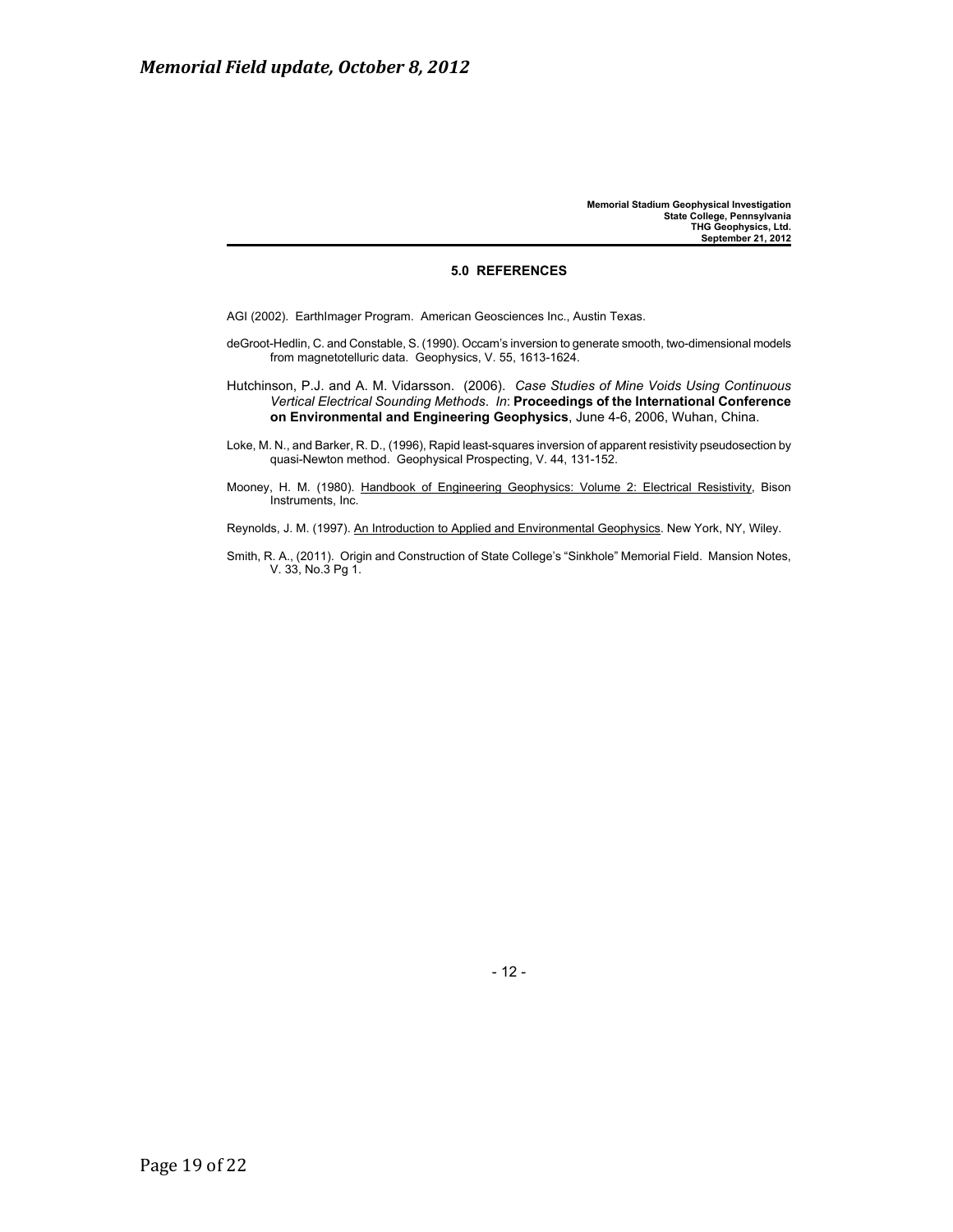## Memorial Field - A History

(From the booklet, "The Public Schools of the State College Area: A History, The First Forty-Four Years: 1896-1940" by Jo Hays and Margaret Riley)

The sink hole south of the Fraser Street building between Foster and Nittany Avenues, offered to the Board by owner John Noll at a fee of \$3,000 and \$15 for costs, was accepted at the October 26, 1914 meeting for \$3,042. The next month the Board began protesting its continued use as a dump, without success for some time. Requests to close Foster Ave. between Fraser Street and the alley behind the school building weren't honored until the early 1930s.

A detailed plan to adapt the sink hole as a "Hollow" for school activity suggested by Arthur W. Cowell of Penn State's landscape architecture department - received a favorable hearing the next spring. In May 1916 the Board, cooperating with the PTA playground committee, approved construction of two tennis courts on the Nittany Avenue side of the new high school, naming James S. Dale to supervise this work along with leveling ground in the Hollow for baseball.

Bids were requested in June 1916 to complete the "Ball grounds as laid out, including walling and concreting." At an approximate cost of \$1,000, this was the first effort to make the Hollow "one of the State's most modern playgrounds," as Mr. Briner described it in his 1915/16 annual report. Despite intermittent agitation, the unavailability of funds kept improvement minor for some time.

The State College Rotary Club paid for an outdoor running track in the Hollow, approved by the board in April 1926.

In March 1930, The Board adopted a detailed plan for building and renovation including this plan - Develop the Hollow for a full-size football field, track, and a playground for elementary school pupils. Embellish this central school area with trees, shrubs, and stone masonry. The plan also called for building the Nittany Street Grammar School in 1940. (The district at this time included only the buildings surrounding the Hollow: Fairmount (high school) and Fraser Street Elementary School as well as the small College Heights School)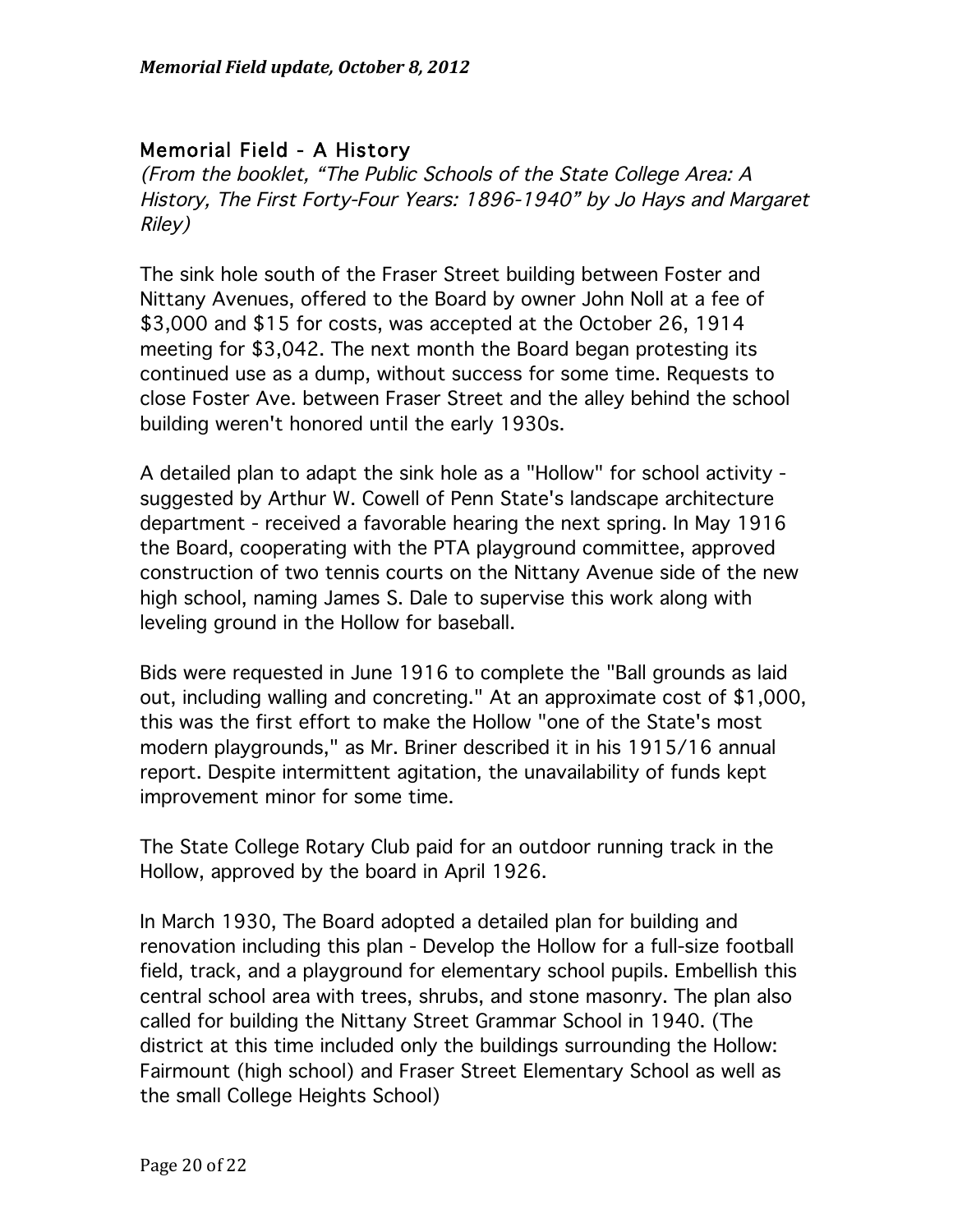Proceeding with the plan, in the summer of 1930 E.D. '"Jack" Frost of the Lowe Construction Company did the wall, steps, and landscaping at the south end of the Hollow on a cost plus 10% basis, and John Bracken, Professor of Landscape Architecture, submitted proposals for grading, walls, and landscaping at the Nittany Avenue Grammar school building abutting the field. A plaque on the Fields's wall now commemorates Professor Bracken's extensive contributions throughout this period.

As a means of getting the Hollow's development on the drawing board, Principal Hays suggested (December 1933) applying for federal Civil Works Administration aid. In September, the High School Activities Association gave the Board a \$200 check to help pay the bill of H.O. Smith for hauling and erecting wooden bleachers (for the west side) which he had salvaged from New Beaver Field where Penn State had installed new west stands as part of its never-ending expansion. Thus the Hollow acquired its first permanent seating.

A complete survey was underway when newly elected Board president Thomas Haugh called a special meeting (January 1935) to consider plans. College student draftsmen supervised by Prof. Bracken readied proposals for partial development of the Hollow with federal funding. This was to be the first of several projects, vital to the school district, made possible through federal funding opportunities emanating from the Great Depression as unemployment relief measures.

In May 1935 the board accepted a completed plan from Carl W. Wild, landscape architecture instructor and consultant, which was approved and signed at the July meeting as s WPA (Works Projects Administration) project. The board had to guarantee to pay up to \$5,000, while federal funds were to provide \$38,120 of the total \$42,778.63 cost.

Begun that fall with Calvin Graham of State College as general foreman, the program impressed a WPA inspector favorably enough for him to recommend application for a second project. Professors Bracken and Wild set to work on a tentative plans extending the stone walling-in to provide backing for concrete steps for stands along Fraser Street and also for space on the eastern side beside the Grammar School to increase playground and athletic facilities, including track pits.